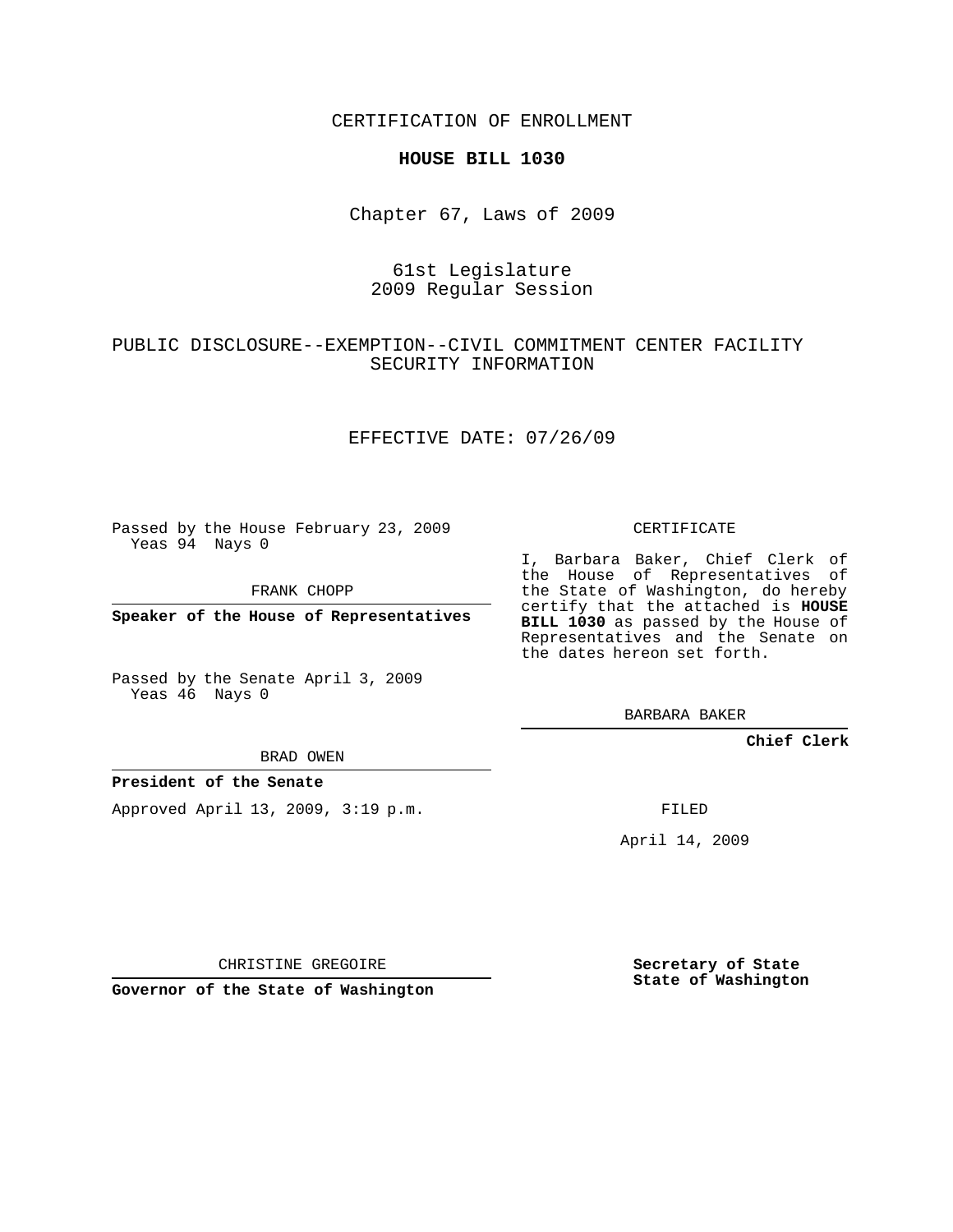# **HOUSE BILL 1030** \_\_\_\_\_\_\_\_\_\_\_\_\_\_\_\_\_\_\_\_\_\_\_\_\_\_\_\_\_\_\_\_\_\_\_\_\_\_\_\_\_\_\_\_\_

\_\_\_\_\_\_\_\_\_\_\_\_\_\_\_\_\_\_\_\_\_\_\_\_\_\_\_\_\_\_\_\_\_\_\_\_\_\_\_\_\_\_\_\_\_

Passed Legislature - 2009 Regular Session

**State of Washington 61st Legislature 2009 Regular Session**

**By** Representatives Appleton, Chandler, Hunt, Liias, Angel, Hope, Dammeier, and Moeller; by request of Department of Social and Health Services

Prefiled 12/08/08. Read first time 01/12/09. Referred to Committee on State Government & Tribal Affairs.

 1 AN ACT Relating to exempting special commitment center security 2 information from disclosure under the public records act; and amending 3 RCW 42.56.420.

4 BE IT ENACTED BY THE LEGISLATURE OF THE STATE OF WASHINGTON:

 5 **Sec. 1.** RCW 42.56.420 and 2005 c 274 s 422 are each amended to 6 read as follows:

 7 The following information relating to security is exempt from 8 disclosure under this chapter:

 (1) Those portions of records assembled, prepared, or maintained to prevent, mitigate, or respond to criminal terrorist acts, which are acts that significantly disrupt the conduct of government or of the general civilian population of the state or the United States and that manifest an extreme indifference to human life, the public disclosure of which would have a substantial likelihood of threatening public safety, consisting of:

 (a) Specific and unique vulnerability assessments or specific and unique response or deployment plans, including compiled underlying data collected in preparation of or essential to the assessments, or to the 19 response or deployment plans; and